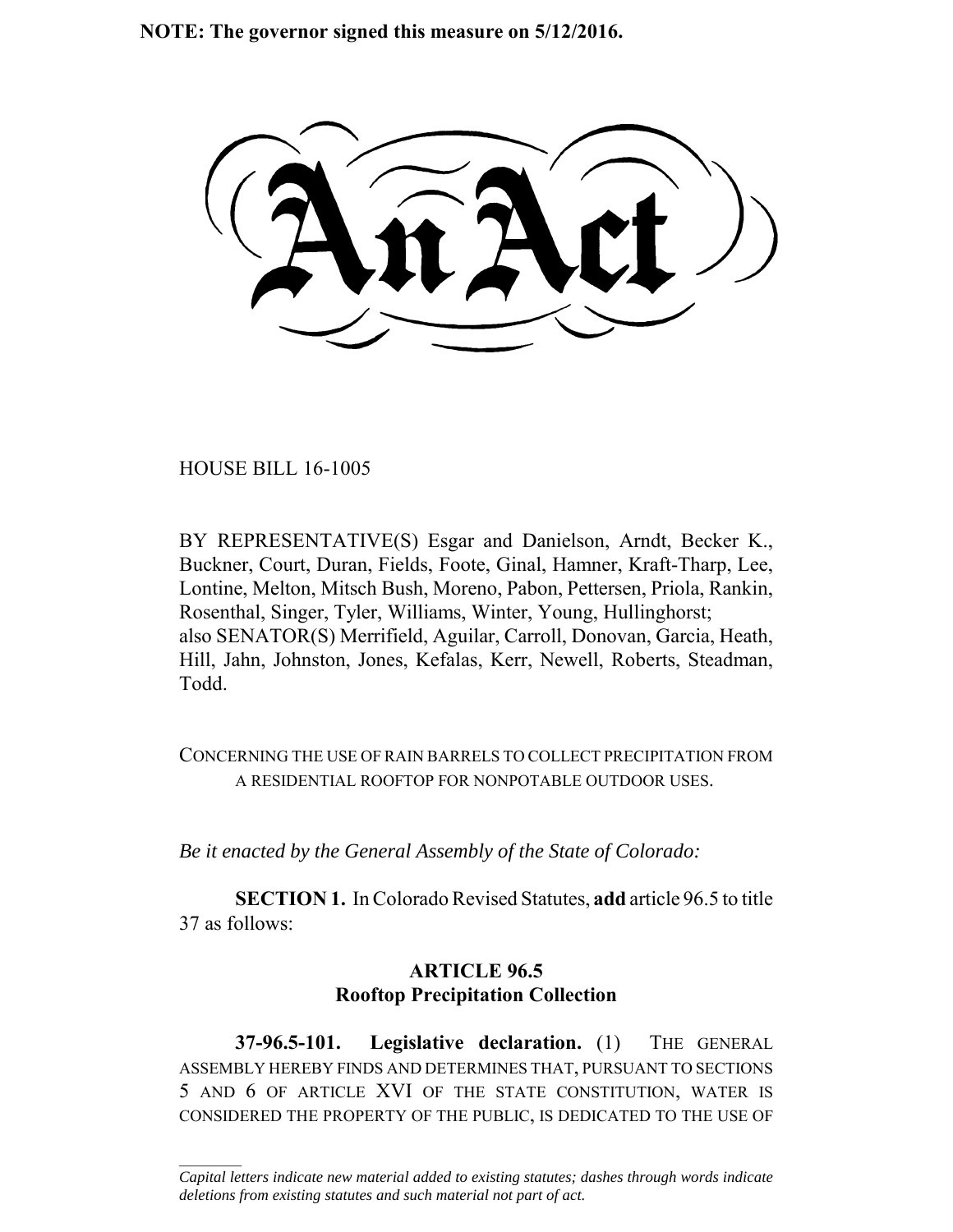THE PEOPLE, IS SUBJECT TO THE DOCTRINE OF PRIOR APPROPRIATION, AND MUST BE ADMINISTERED IN ACCORDANCE WITH THE PRIORITY SYSTEM ESTABLISHED IN ARTICLE 92 OF THIS TITLE.

(2) THE GENERAL ASSEMBLY DECLARES THAT NOTHING IN THIS ARTICLE IS INTENDED TO INFRINGE UPON OR IMPAIR THE DOCTRINE OF PRIOR APPROPRIATION.

(3) THE GENERAL ASSEMBLY FURTHER DECLARES THAT THE USE OF A RAIN BARREL DOES NOT CONSTITUTE A WATER RIGHT.

**37-96.5-102. Definitions.** AS USED IN THIS ARTICLE, UNLESS THE CONTEXT OTHERWISE REQUIRES:

(1) "RAIN BARREL" MEANS A STORAGE CONTAINER WITH A SEALABLE LID THAT IS:

(a) LOCATED ABOVEGROUND OUTSIDE OF A RESIDENTIAL HOME; AND

(b) USED FOR COLLECTING PRECIPITATION FROM A DOWNSPOUT OF A ROOFTOP.

(2) "SINGLE-FAMILY RESIDENCE" MEANS A PRIVATE RESIDENCE THAT IS A SEPARATE BUILDING OR AN INDIVIDUAL RESIDENCE THAT IS PART OF A ROW OF RESIDENCES JOINED BY COMMON SIDEWALLS.

**37-96.5-103. Small-capacity rooftop precipitation collection permitted.** (1) PRECIPITATION FROM A ROOFTOP MAY BE COLLECTED IF:

(a) NO MORE THAN TWO RAIN BARRELS WITH A COMBINED STORAGE CAPACITY OF ONE HUNDRED TEN GALLONS OR LESS ARE UTILIZED;

(b) PRECIPITATION IS COLLECTED FROM THE ROOFTOP OF A BUILDING THAT IS USED PRIMARILY AS A SINGLE-FAMILY RESIDENCE OR A MULTI-FAMILY RESIDENCE WITH FOUR OR FEWER UNITS;

(c) THE COLLECTED PRECIPITATION IS USED FOR OUTDOOR PURPOSES INCLUDING IRRIGATION OF LAWNS AND GARDENS; AND

(d) THE COLLECTED PRECIPITATION IS USED ON THE RESIDENTIAL

PAGE 2-HOUSE BILL 16-1005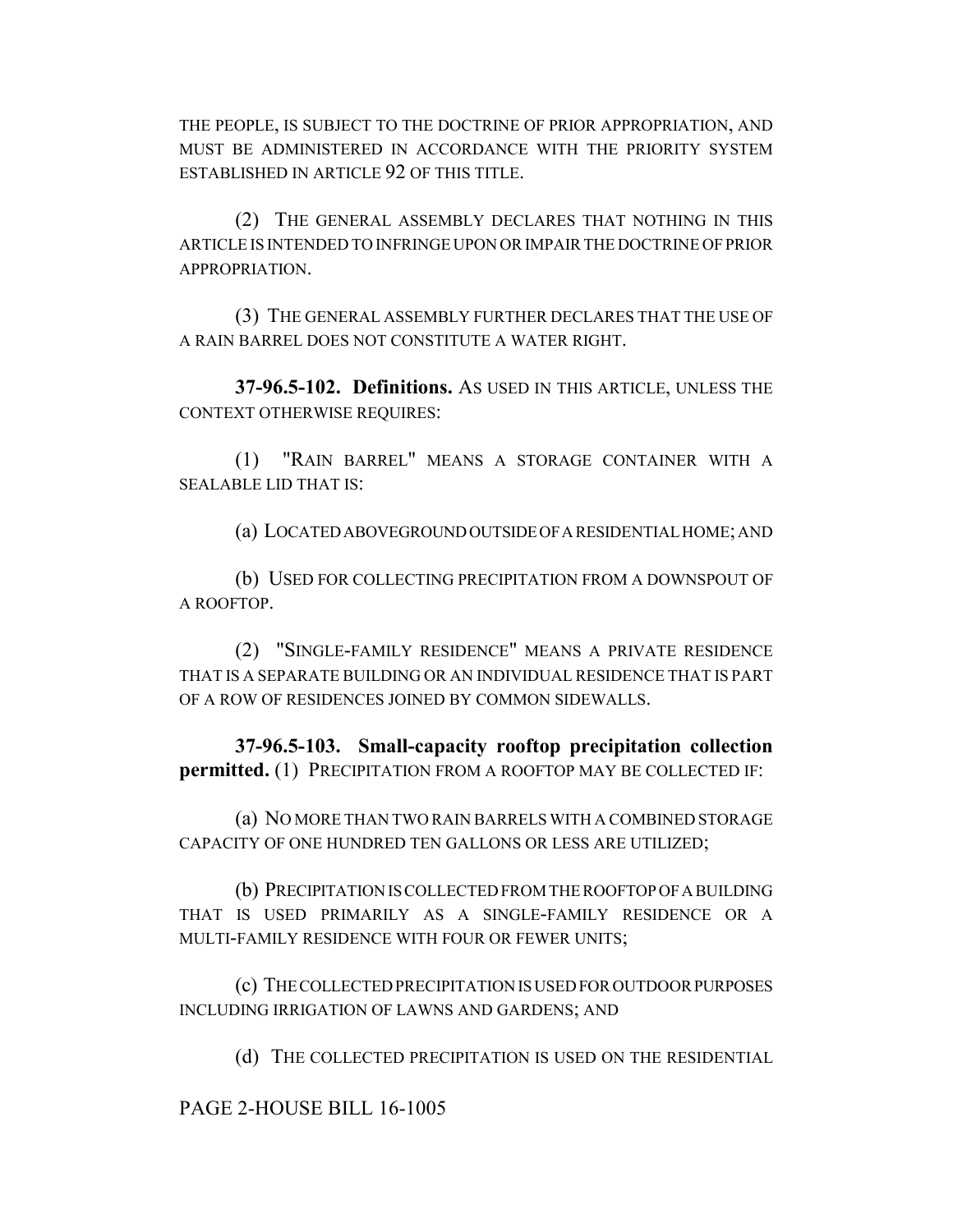PROPERTY ON WHICH THE PRECIPITATION IS COLLECTED.

(2) A PERSON SHALL NOT USE PRECIPITATION COLLECTED UNDER THIS ARTICLE FOR DRINKING WATER OR INDOOR HOUSEHOLD PURPOSES.

(3) THE STATE ENGINEER MAY CURTAIL RAIN BARREL USAGE PURSUANT TO SECTION 37-92-502 (2) (a).

**37-96.5-104. Information on state engineer's website.** (1) THE STATE ENGINEER, TO THE EXTENT PRACTICABLE WITHIN EXISTING RESOURCES, SHALL PROVIDE INFORMATION ON THE STATE ENGINEER'S WEBSITE ON THE PERMITTED USE OF RAIN BARRELS TO COLLECT PRECIPITATION FROM RESIDENTIAL ROOFTOPS, INCLUDING A DESCRIPTION OF THE LIMITATIONS SET FORTH IN SECTION 37-96.5-103.

(2) IF THE DEPARTMENT OF PUBLIC HEALTH AND ENVIRONMENT INFORMS THE STATE ENGINEER THAT IT HAS DEVELOPED BEST PRACTICES IN ACCORDANCE WITH SECTION 25-1.5-210, C.R.S., THE STATE ENGINEER SHALL, TO THE EXTENT PRACTICABLE WITHIN EXISTING RESOURCES, POST OR LINK TO THE DEPARTMENT'S BEST PRACTICES ON THE STATE ENGINEER'S WEBSITE.

**37-96.5-105. Reporting.** (1) ON OR BEFORE MARCH 1, 2019, AND ON OR BEFORE MARCH 1,2022, THE STATE ENGINEER SHALL REPORT TO THE COMMITTEES OF REFERENCE IN EACH HOUSE OF THE GENERAL ASSEMBLY WITH JURISDICTION OVER AGRICULTURE ON WHETHER THE ALLOWANCE OF SMALL-SCALE RESIDENTIAL PRECIPITATION COLLECTION PURSUANT TO THIS ARTICLE HAS CAUSED ANY DISCERNIBLE INJURY TO DOWNSTREAM WATER RIGHTS. THE STATE ENGINEER'S REPORT MAY CONTAIN THE FOLLOWING:

(a) DATA RECEIVED FROM WATER PROVIDERS, WATER USERS, OR OTHER STAKEHOLDERS;

(b) DATA RESULTING FROM A PRECIPITATION COLLECTION PILOT PROJECT OR OTHER RESEARCH; OR

(c) ANY COMPLAINT OR REPORT OF INJURY.

**SECTION 2.** In Colorado Revised Statutes, **add** 25-1.5-210 as follows:

PAGE 3-HOUSE BILL 16-1005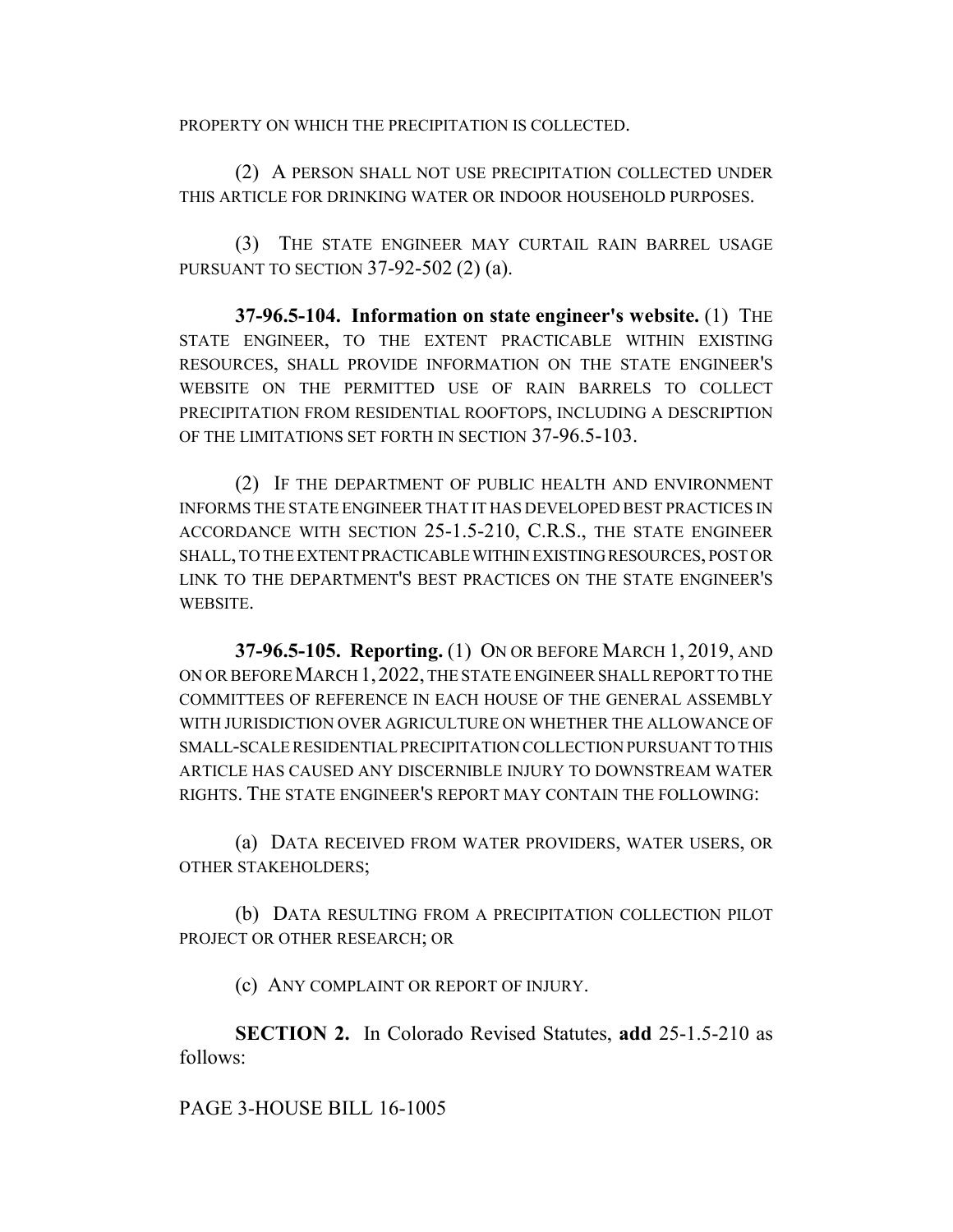**25-1.5-210. Best practices for residential rooftop precipitation collection.** (1) WITH RESPECT TO THE USE OF A RAIN BARREL, AS DEFINED IN SECTION 37-96.5-102 (1), C.R.S., TO COLLECT PRECIPITATION FROM A RESIDENTIAL ROOFTOP PURSUANT TO SECTION 37-96.5-103, C.R.S., THE DEPARTMENT, TO THE EXTENT PRACTICABLE WITHIN EXISTING RESOURCES, SHALL DEVELOP BEST PRACTICES FOR:

(a) NONPOTABLE USAGE OF THE COLLECTED PRECIPITATION; AND

(b) DISEASE AND PEST VECTOR CONTROL.

(2) IF THE DEPARTMENT DEVELOPS BEST PRACTICES IN ACCORDANCE WITH SUBSECTION (1) OF THIS SECTION, THE DEPARTMENT SHALL:

(a) POST THE BEST PRACTICES ON THE DEPARTMENT'S WEBSITE; AND

(b) INFORM THE STATE ENGINEER OF THE BEST PRACTICES SO THAT THE STATE ENGINEER CAN EITHER POST OR LINK TO THE DEPARTMENT'S BEST PRACTICES ON THE STATE ENGINEER'S WEBSITE.

**SECTION 3.** In Colorado Revised Statutes, 38-33.3-106.5, **add** (1) (j) as follows:

**38-33.3-106.5. Prohibitions contrary to public policy - patriotic and political expression - emergency vehicles - fire prevention renewable energy generation devices - affordable housing - drought prevention measures - definitions.** (1) Notwithstanding any provision in the declaration, bylaws, or rules and regulations of the association to the contrary, an association shall not prohibit any of the following:

(j) (I) THE USE OF A RAIN BARREL, AS DEFINED IN SECTION 37-96.5-102 (1), C.R.S., TO COLLECT PRECIPITATION FROM A RESIDENTIAL ROOFTOP IN ACCORDANCE WITH SECTION 37-96.5-103, C.R.S.

(II) THIS PARAGRAPH (j) DOES NOT CONFER UPON A RESIDENT OF A COMMON INTEREST COMMUNITY THE RIGHT TO PLACE A RAIN BARREL ON PROPERTY OR TO CONNECT A RAIN BARREL TO ANY PROPERTY THAT IS:

(A) LEASED, EXCEPT WITH PERMISSION OF THE LESSOR;

## PAGE 4-HOUSE BILL 16-1005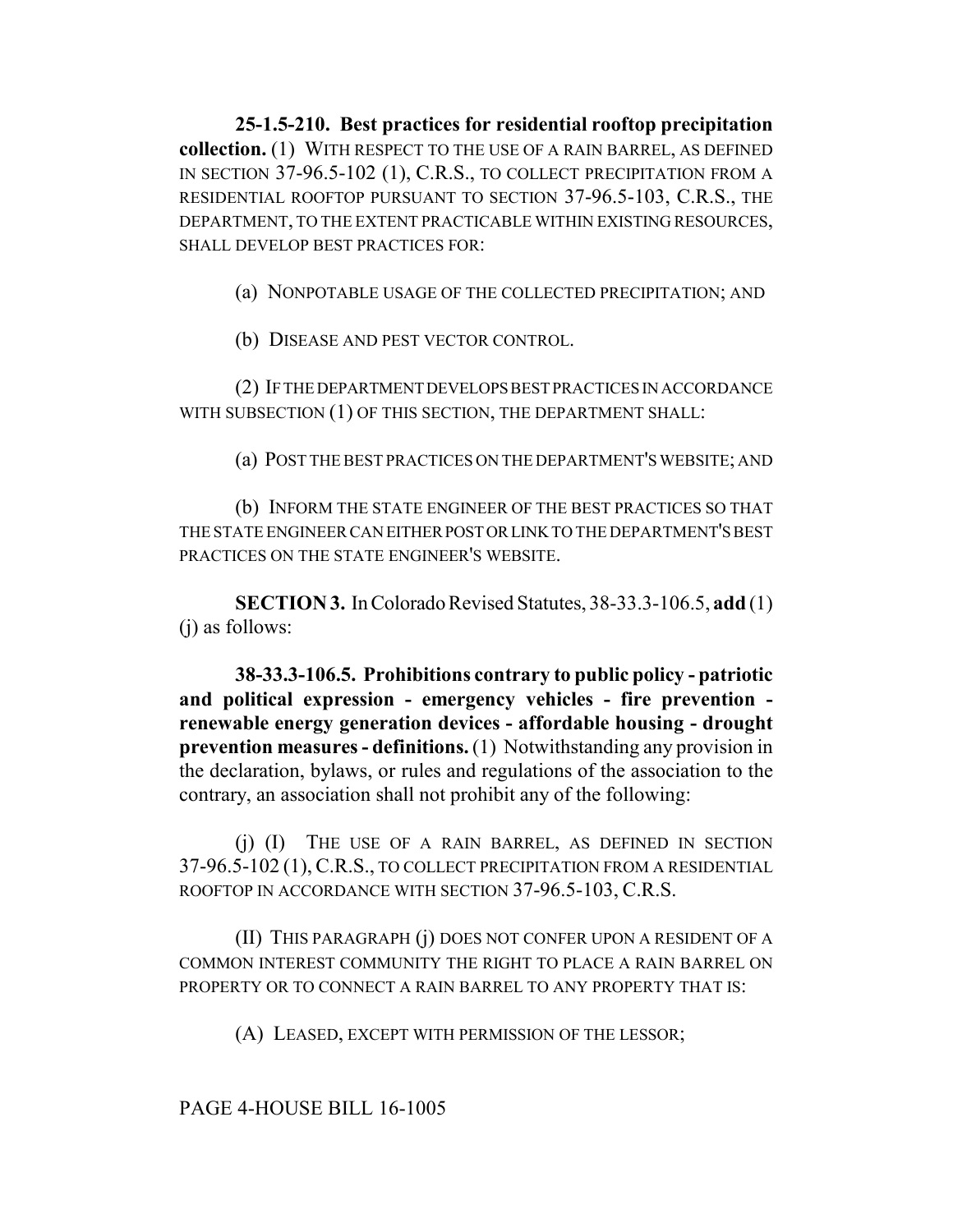(B) A COMMON ELEMENT OR A LIMITED COMMON ELEMENT OF A COMMON INTEREST COMMUNITY;

(C) MAINTAINED BY THE UNIT OWNERS' ASSOCIATION FOR A COMMON INTEREST COMMUNITY; OR

(D) ATTACHED TO ONE OR MORE OTHER UNITS, EXCEPT WITH PERMISSION OF THE OWNERS OF THE OTHER UNITS.

(III) A COMMON INTEREST COMMUNITY MAY IMPOSE REASONABLE AESTHETIC REQUIREMENTS THAT GOVERN THE PLACEMENT OR EXTERNAL APPEARANCE OF A RAIN BARREL.

**SECTION 4. Act subject to petition - effective date.** This act takes effect at 12:01 a.m. on the day following the expiration of the ninety-day period after final adjournment of the general assembly (August 10, 2016, if adjournment sine die is on May 11, 2016); except that, if a referendum petition is filed pursuant to section 1 (3) of article V of the state constitution against this act or an item, section, or part of this act within such period, then the act, item, section, or part will not take effect unless